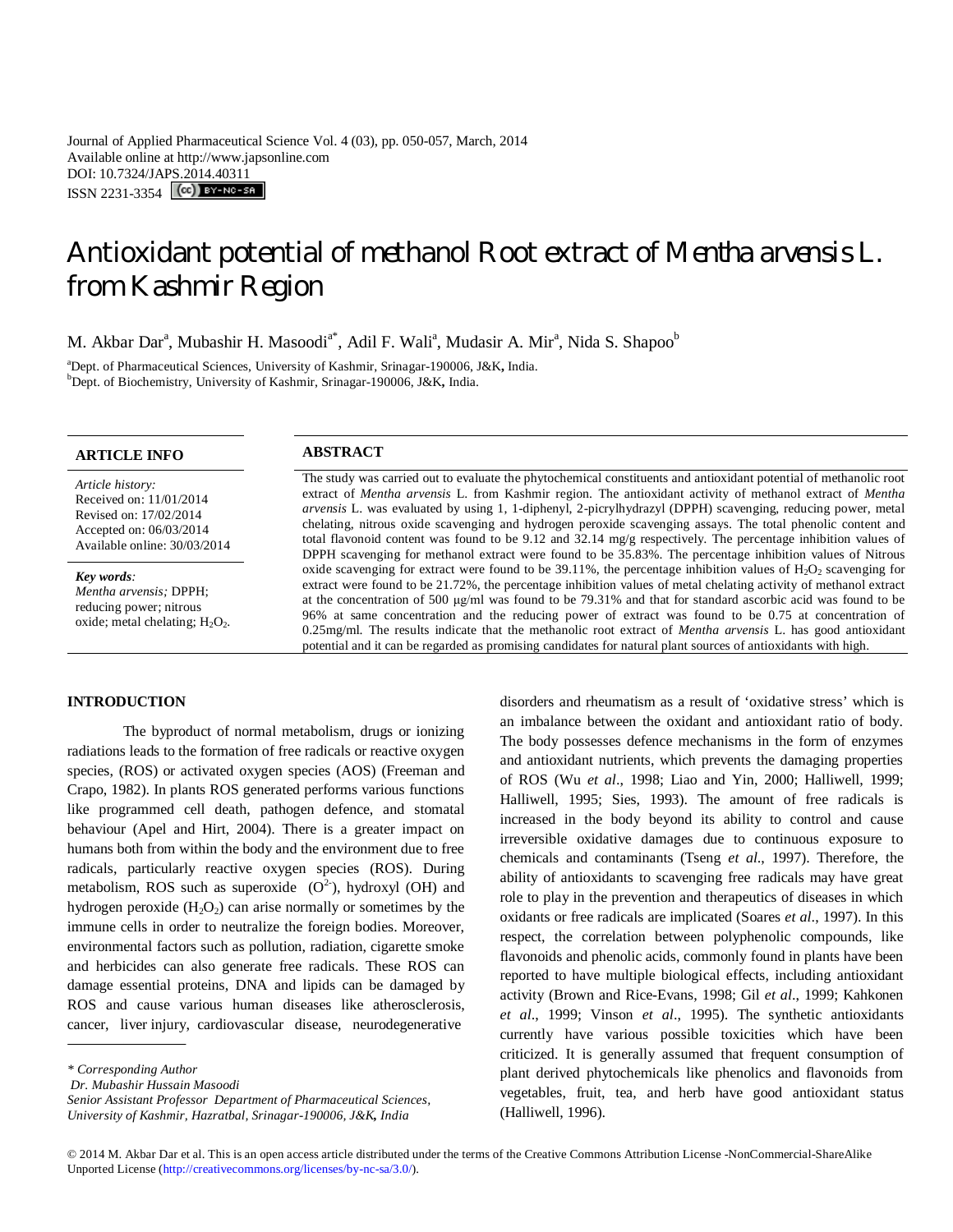Thus, the interest in research of natural antioxidant, especially of plant origin, has greatly increased in recent years (Jayaprakash and Rao, 2000). *Mentha arvensis* Linn belonging to family Lamiaceae is native to the temperate regions of Europe and western and central Asia, East to the Himalaya and eastern Siberia, and America. It is a herbaceous perennial plant growing to 10–60 cm (rarely to 100 cm) tall. The leaves are in opposite pairs, simple, 2–6.5 cm long and 1–2 cm broad, hairy, and with a coarsely serrated margin. The flowers are pale purple (occasionally white or pink), in clusters on the stem, each flower  $3-4$  mm long. The plant is widely distributed throughout India and leaves of the plant are extensively used in traditional system of medicine for various ailments like carminative, digestive, expectorant, cardiotonic, diuretic, dentifrice, jaundice, hepatalgia, inflammation of liver, peptic ulcer, diarrhoea, bronchitis and skin diseases (Sola, 1995; Kiritikar and Basu, 1998; Chopra and Chopra, 1994; Khare, 2004). The plant has been shown to possess anti–inflammatory and sedative–hypnotic activity, hepatoprotective and antioxidant activity, antibacterial and antifertility action (Verma *et al*., 2003; Kowti *et al*., 2013; Coutinho *et al*., 2009; Kanjanapothi *et al*., 1981).The plant consist essential oils of monoterpenes like menthol, menthone, carvone and pulegone major constituents. This plant also possesses anti-Candida and also radio protective activity against gamma radiation (Marta *et al*., 2005; Ganesh and Manjeshwar, 2002). In Kashmir, the powder of aerial parts mixed with dilute curd is given to cure cough, sore throat, indigestion and constipation; also the leaves are used in Diarrhoea and Asthma (Akhtar *et al*., 2011; Towseef *et al*., 2012). The focus of current study is to evaluate phytochemical constituents and antioxidant potential of methanolic root extract of *Mentha arvensis* L.

# **MATERIALS AND METHODS**

#### **Collection of Plant material, identification and authentication**

The plant *Mentha arvensis* L*.* was collected in July-August 2012 from the fields and orchids of Narabal, Budgam, J&K. The plant was authenticated by the centre of Plant taxonomy, Department of Botany, University of Kashmir, Hazratbal.

#### **Preparation of methanolic root extract of** *M. arvensis* **Linn**

The plant (Root) material (500 g) was dried under shade and crushed to coarse powder and the powdered drug material was taken in a percolator for (cold extraction) extraction using methanol as solvent. The fraction after filtration was dried under reduced pressure to get the crude dried fraction. The yield of dried fraction of methanol extract of methanolic root extract of *Mentha arvensis* L. was 38.7 g.

# **Source of Chemicals**

All the chemicals were purchased from a local dealer and were HiMedia Laboratories Pvt. Ltd. Mumbai, India made.

# **Phytochemical evaluation**

Various chemical tests were carried out on methanolic root extract of *Mentha arvensis* L. using standard procedures to

identify the constituents such as alkaloids, glycosides, phenolics, terpenoids and steroids, flavonoids, saponins, carbohydrates, proteins, fats and tannin. The results for presence of various constituents in extract methanolic root extract of *Mentha arvensis*  L. are given in (Table 1).

#### **Tannins**

To 0.5 ml of extract solution, 1 ml of water and 1-2 drops of ferric chloride solution was added. Blue colour was observed for gallic tannins and green black for catecholic tannins (Iyengar, 1995).

# **Alkaloids**

Alkaloid solution produces white yellowish precipitate when few drops of Mayer's reagents are added (Siddiqui and Ali, 1997). Most alkaloids are precipitated from neutral or slightly acidic solution by Mayer's reagent (Evans, 2002). The alcoholic extract was evaporated to dryness and the residue was heated on a boiling water bath with 2% hydrochloric acid. After cooling, the mixture was filtered and treated with a few drops of Mayer's reagent.

The samples were then observed for the presence of turbidity or yellow precipitation.

#### **Saponins**

20 ml water is added to 150mg extract and shaken vigorously; layer of foam formation indicates the presence of saponins (Siddiqui and Ali, 1997).

#### **Glycosides**

To the solution of the extract in glacial acetic acid, few drops of ferric chloride and concentrated sulphuric acid are added, and observed for a reddish brown coloration at the junction of two layers and the bluish green colour in the upper layer (Siddiqui and Ali, 1997).

# **Terpenoid and Steroid**

Four milligrams of extract was treated with 0.5 ml of acetic anhydride and 0.5 ml of chloroform. Then concentrated solution of sulphuric acid was added slowly and red violet color was observed for terpenoid and green bluish color for steroids (Siddiqui and Ali, 1997).

#### **Flavonoids**

To 2 ml of methanolic filtrate few drops of concentrated HCl followed by 0.5 g of zinc or magnesium turnings was added. After 3 minutes magenta red or pink colour indicated the presence of flavonoids (Oguyemi and Sofowora, 1979).

#### **Phenolics**

To 2 ml of alcoholic or aqueous extract, 1 ml of 1% ferric chloride solution was added. Blue or green colour indicates phenols (Edeoga *et al*., 2005).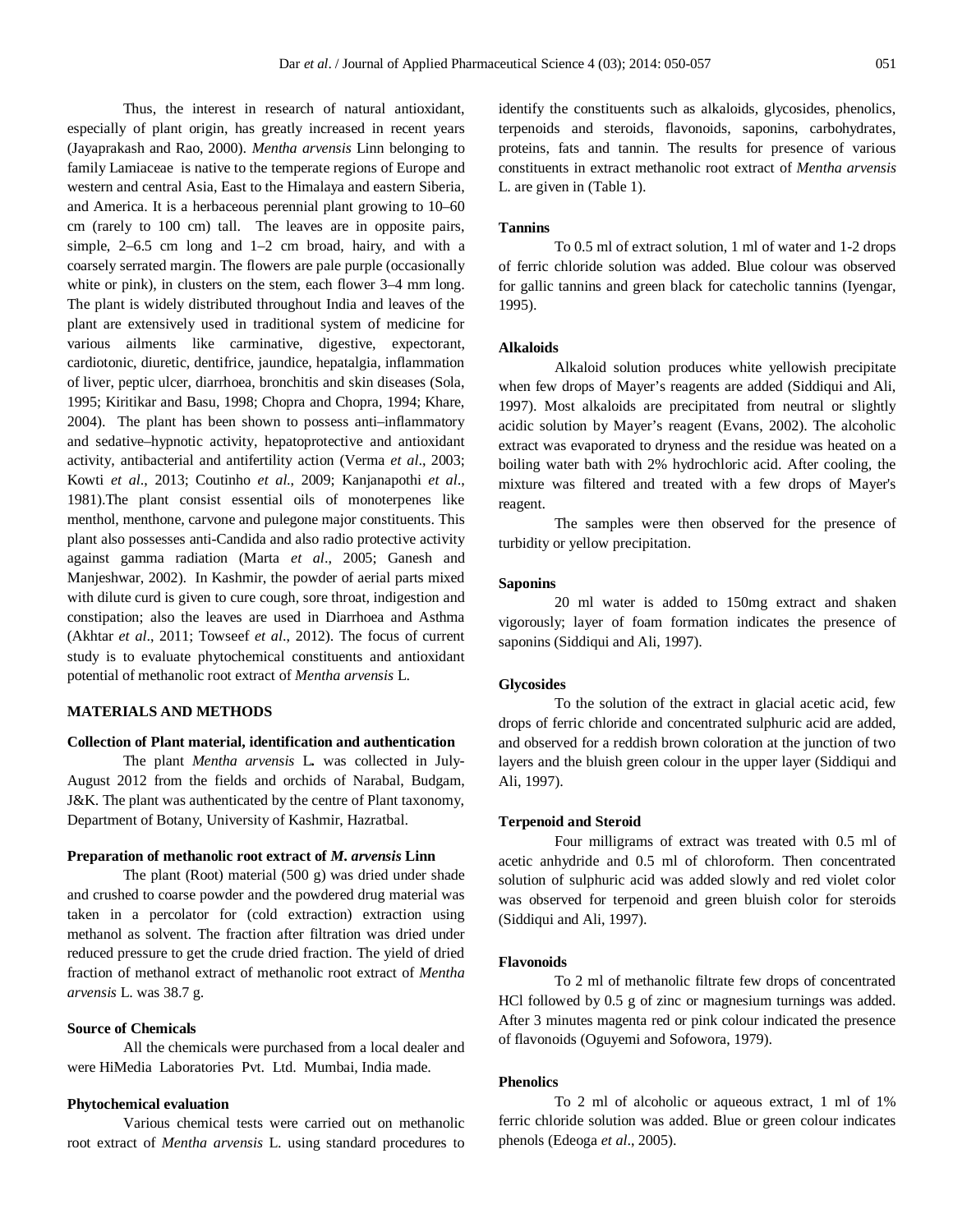#### **Carbohydrates**

To 2ml of test solution add 2-3 drops of Molish reagent; add 2ml of conc.  $H_2SO_4$  along the sides of test tube to form two layers. Violet ring at the junction of two liquids indicate the presence of carbohydrates (Krishnaveni *et al*., 1984).

#### **Proteins**

To 2ml of test solution add 2ml of 4% NaOH, to this add few drops of Biuret reagent .Violet or pink colour indicates the presence of proteins (Khandelwal, 2003).

#### **Fats & oils**

1 ml of the extract was added to a filter paper. These extract was allow it for evaporation on filter paper and the appearance of transparency on filter paper indicates the presence of fats &oils (Prasanth *et al*., 2011).

**Table. 1:** Showing presence/abscense of various phytoconstituents.

| <b>Tests</b>       | <b>Methanol Extract</b> |
|--------------------|-------------------------|
| Alkaloids          | $+$                     |
| <b>Tannins</b>     |                         |
| Phenolics          | $++$                    |
| Flavonoids         | $+++$                   |
| Cardiac Glycosides | $^{+}$                  |
| Terpenoid          | $^{+}$                  |
| Steroid            | $^{+}$                  |
| Saponins           |                         |
| Carbohydrates      |                         |
| Proteins           | $^{+}$                  |
| Fats               | $^{+}$                  |

 $\overline{(-)}$  absent;  $(+)$  present in a negligible quantity;  $(+)$  present in moderate quantity; (+++): present in a considerable quantity

# **Antioxidant Activity**

#### *Determination of DPPH frees radical scavenging*

The free radical scavenging capacity of methanolic root extract of *Mentha arvensis* L*.* was determined using DPPH (Braca *et al*., 2001). Freshly prepared DPPH (2,2-diphenyl-1 picrylhydrazyl), solution was taken in test tubes and extracts were added followed by serial dilutions (50μg/ml to 250μg/ml) to every test tube so that the final volume was 3 ml and after 30 min, the absorbance was read at 517 nm using a spectrophotometer. Ascorbic acid was used as standard. Control sample was prepared containing the same volume without any extract and standard and the absorbance was read at 517 nm using a spectrophotometer. Methanol was served as blank.

# **Determination of reducing power**

The reductive capability of the extract was quantified by the method of Oyaizu (Oyaizu 1986). One ml of (Extract) different concentrations of methanol extract was mixed with 2.5 ml of 0.2 M phosphate buffer (pH 6.6) and 2.5 ml of 1% potassium ferricyanide [K3 Fe (CN) 6]. Similar concentrations of standard ascorbic acid were used as standard. The mixture was incubated at 50°C for 20 min. Then, the reaction was terminated by adding 2.5 ml of 10% trichloroacetic acid. The upper layer of solution (2.5 ml) was mixed with distilled water (2.5 ml) and 0.5 ml of 0.1 %

FeCl3. Blank reagent is prepared as above without adding extract. The absorbance was measured at 700 nm in a spectrophotometer against a blank sample. Increased absorbance of the reaction mixture indicated greater reducing power.

## **Determination of the Total Phenolic and Flavonoid content**

The concentration of phenolics in methanolic root extract of *Mentha arvensis* L*.* was determined using standard method (Singleton and Rossi, 1965). Methanol extract of *Mentha arvensis*  L*.*were dissolved in the concentration of 1mg/ml. The reaction mixture was prepared by mixing 0.5 ml of methanol solution of extracts, 2.5 ml of 10% Folin's-Ciocalteu's reagent dissolved in water and  $2.5$  ml of  $7.5\%$  NaHCO<sub>3</sub>. Blank was concomitantly prepared, containing 0.5ml methanol 2.5 ml of 10% Folin's-Ciocalteu's reagent dissolved in water and 2.5 ml of 7.5%  $NaHCO<sub>3</sub>$ . The samples were then incubated for 45 mins at a temperature of 45 °C. Absorbance was measured at 765 nm. The samples were prepared in triplicates for each analysis and the mean value of absorbance was obtained. The same procedure was repeated for standard solution of Gallic acid and for control all reagents except extract was used (Milan, 2011).

The content of flavanoids in the plant extract was determined using standard procedure. The sample contained 1ml of methanol solution of the extract in the concentration of 1mg/ml and 1ml of  $2\%$  AlCl<sub>3</sub> solution dissolved in methanol. The samples were incubated for an hour at room temperature. The absorbance was determined using spectrophotometer at 415nm. The samples were prepared in triplicate for each analysis and the mean value of absorbance was obtained. The content of flavanoids in extract was expressed in terms of rutin equivalent (mg of RU/g of extract) (Quettier *et al*., 2000).

#### **Nitric oxide radical inhibition assay**

Nitric oxide radical inhibition can be estimated by the use of Griess Illosvoy reaction (Garratt, 1964). In this assay, Griess Illosvoy reagent was modified by using naphthyl ethylene diamine dihydrochloride (0.1% w/v) instead of 1-napthylamine (5%). The reaction mixture (3 ml) containing sodium nitroprusside (10 mM, 2 ml), phosphate buffer saline (0.5 ml) and *Mentha arvensis* L*.* extract (50 to 250 μg/ml) or standard solution (rutin) was incubated at 25°C for 150 min. After incubation, 0.5 ml of the reaction mixture mixed with 1 ml of sulfanilic acid reagent (0.33% in 20% glacial acetic acid) and allowed to stand for 5 min for completing diazotization. Then, 1 ml of naphthyl ethylene diamine dihydrochloride was added, mixed and allowed to stand for 30 min at 25 °C. A pink coloured chromophore is formed in diffused light. The absorbance of these solutions was measured at 540 nm against the corresponding blank solutions. Rutin was used as a standard.

#### **Metal chelating Activity**

The ferrous level was monitored by measuring the formation of the ferrous ion‐ferrozine complex (Dinis *et al*., 1994). The reaction mixture containing 1.0 ml of different concentrations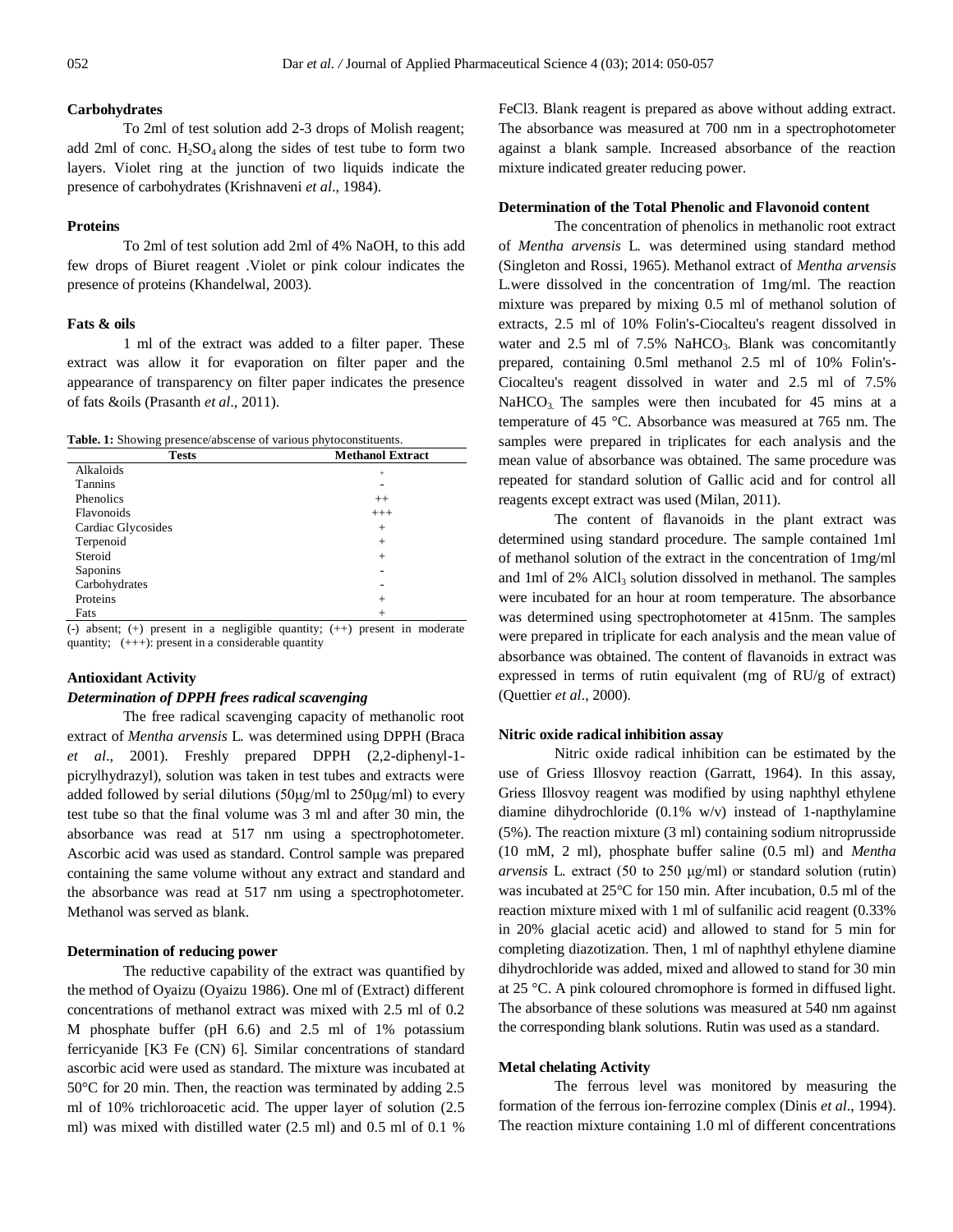of *Mentha arvensis* L*.* methanol extract (1.0 ml) were added to 0.1 ml of 2 mM ferrous chloride and 0.2 ml of 5 mM ferrozine to initiate the reaction and the mixture was shaken vigorously and left to stand at room temperature for 10 min. The absorbance of the solution was measured at 562 nm. The positive controls were those using ascorbic acid and all tests and analysis were run in triplicate. The percentage chelating effect of Ferrozine-Fe2+ complex formation was calculated. The chelating activity was calculated as % Chelating Activity =  $[(A_1 - A_2) / A_0] \times 100$ 

Where  $A_0$  represents the absorbance of the control (without extract) and  $A_1$  represents the absorbance of reaction mixture,  $A_2$ represents the absorbance without FeCl<sub>2</sub>.

#### **Scavenging of Hydrogen Peroxide**

The ability of the extract to scavenge hydrogen peroxide was determined according to our recently published papers (Nabavi *et al*., 2008a; Nabavi *et al*., 2009a). A solution of hydrogen peroxide (40 mM) was prepared in phosphate buffer (pH 7.4). The concentration of hydrogen peroxide was determined by absorption at 230 nm using a spectrophotometer. Extract (100-500 μg/ ml) in distilled methanol were added to a hydrogen peroxide solution (0.6 ml, 40 mM). The absorbance of hydrogen peroxide at 230 nm was determined after ten minutes against a blank solution containing phosphate buffer without hydrogen peroxide. The percentage of hydrogen peroxide scavenging by the extract and standard compounds was calculated as follows:

% Scavenged  $[H_2O_2] = [(Ao - A_1)/Ao] \times 100$ 

Where Ao was the absorbance of the control and  $A_1$  was the absorbance in the presence of the sample of extract and standard (Nabavi *et al*., 2008a; Nabavi *et al*., 2009a; Nabavi *et al*., 2008b).



**Fig. 1:** DPPH scavenging activity of methanol root extract of *Mentha arvensis*  L.

### **RESULTS**

#### **DPPH frees radical scavenging activity**

The ability of methanolic root extract of *Mentha arvensis* L*.* to scavenge DPPH free radical was calculated as percentage inhibition which was found to be 70.08 at concentration 250 μg/ml, where as percentage inhibition of ascorbic acid at the same concentration was 99.16 (Figure 1).

#### **Reducing power**

The methanolic root extract of *Mentha arvensis* L*.*  showed good reducing power when compared with standard ascorbic acid. The reducing power shown by methanolic root extract of *Mentha arvensis* L*.* was 1.98 at concentration of 0.25 mg/ml as compared to 2.69 shown by standard ascorbic acid at same concentration (Figure 2).



**Fig. 2:** Reducing power of methanol root extract of *Mentha arvensis* L*.*

#### **Total Phenolic and Flavonoid content**

As shown in (Table 2) below, the content of phenolic compounds (mg/g) in Gallic acid equivalent was found to be 489.31 mg/g in methanolic root extract of *Mentha arvensis* L*.*  (Figure 3). The total Flavonoid content (mg/g) in Rutin equivalent was found to be 213.33 in methanolic root extract of *Mentha arvensis* L*.* (Figure 3).



**Fig. 3:** Total phenolic content and Total flavanoid content of methanolic root extract of *Mentha arvensis L.*

**Table. 2:** Total amount of phenolic and flavonoid content of methanolic root extract of *Mentha arvensis* L*.*, [Mean ± S.E.M. a]

| <b>Extract</b> | Total phenolics mg/g<br>plant extract<br>(in GAE) | Total flavonoid mg/g<br>plant extract<br>(in RE) |
|----------------|---------------------------------------------------|--------------------------------------------------|
| Methanol       | $489.31 \pm 6.82$                                 | $213.33 \pm 4.74$                                |

*(A): average of three determinations*

#### **Nitric oxide radical inhibition assay**

The ability of methanolic root extract of *Mentha arvensis*  L*.* to scavenge Nitric oxide radical was determined by percentage inhibition which was found to be 71.28 at concentration 250 μg/ml, where as percentage inhibition of standard rutin at the same concentration were 98.74 (Figure 4).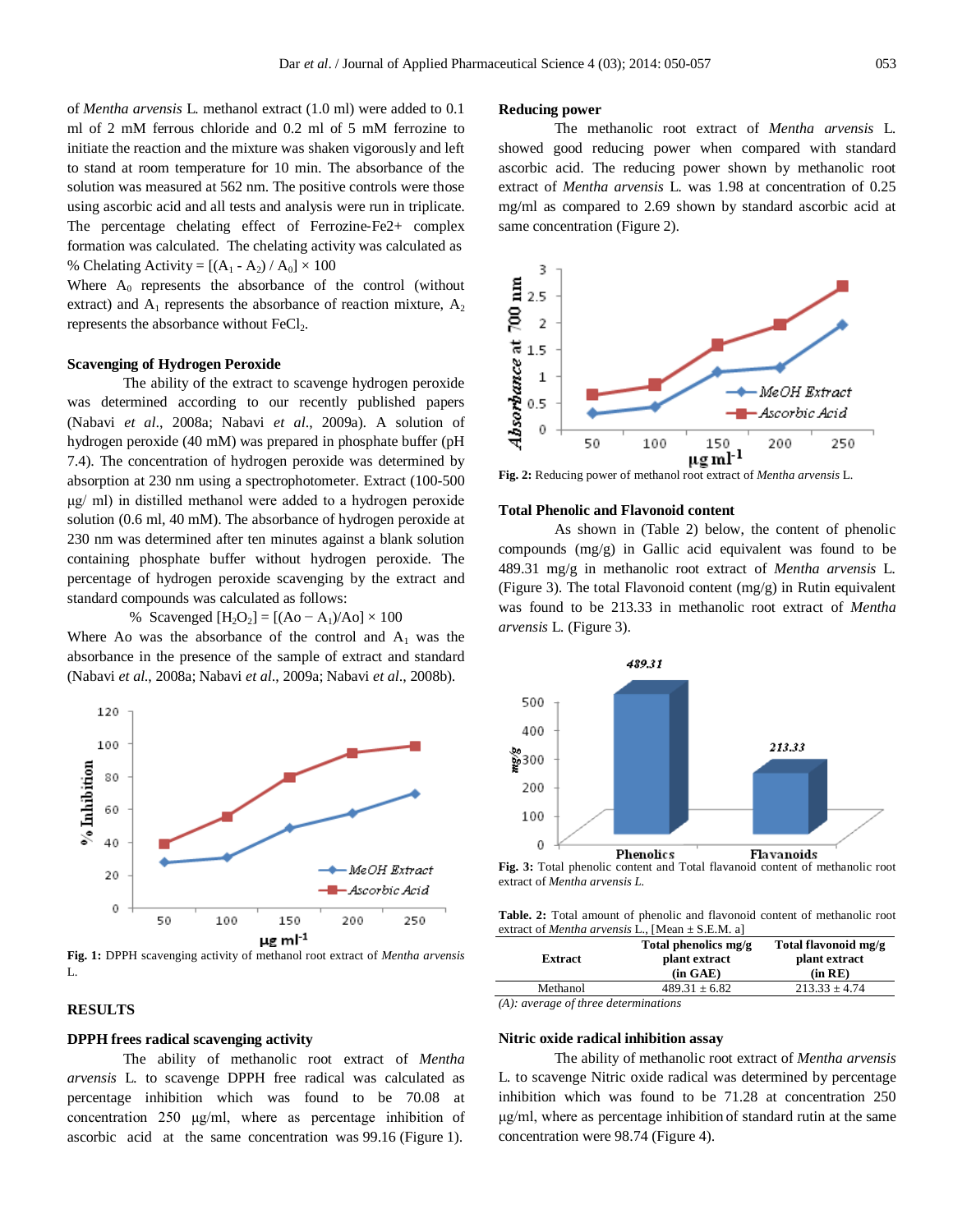

*Mentha arvensis L.*

#### **Metal chelating ability**

The metal chelating activities of methanolic root extract of *Mentha arvensis* L*.* were concentration dependent. The absorbance of  $\text{Fe}^{2+}$ -ferrozine complex was linearly decreased with concentration dependently. The percentage of metal chelating capacity at the concentration of 500 μg/ml was found to be 79.31 and that for standard ascorbic acid was found to be 96 at same concentration (Figure 5).



**Fig. 5:** Metal chelating ability of methanolic root extract of *Mentha arvensis* L*.*



**Fig. 6:** Hydrogen peroxide scavenging ability of methanolic root extract of *Mentha arvensis* L.

#### **Scavenging of Hydrogen Peroxide**

The scavenging of hydrogen peroxide by methanolic root extract of *Mentha arvensis* L*.* was expressed as percentage scavenging. The extract showed 61.39 percentage inhibition at concentration 500 μg/ml as compared to standard ascorbic acid 96.43 at same concentration. (Figure 6).

#### **DISCUSSION**

From the results obtained from the preliminary phytochemical screening of root of *Mentha arvensis* L*.* (Table 1), it was observed that the methanolic extract contains phenolics in a moderate amount and flavonoids in high amount along with other phytoconstituents. This depicts that the crude drug may have antioxidant effect due to its flavanoidal and polyphenolic property which is to be further investigated. Polar solvents are able to extract out phenolic compounds in high concentrations (Mohsen and Ammar, 2008; Zhou and Yu, 2004). Phenols are very important plant constituents; they show high scavenging ability of free radicals due to their hydroxyl group. Therefore, the phenolic content of plants may contribute directly to their antioxidant action (Tosun *et al*., 2009). The secondary plant metabolites flavonoids show significant antioxidant and chelating properties, which are based on the structure and substitution pattern of hydroxyl groups (Sharififar, 2008).

The high correlation between the values of phenol concentration in plant extracts and antioxidant activity is a well documented study (Borneo *et al*., 2008; Katalinic *et al*., 2004). Methanolic extract from root of *M. arvensis* L. have high concentration of total phenols and flavonoids Table 2, which is in correlation with intense antioxidant activity of these extracts. The content of phenolic compounds (mg/g) in Gallic acid equivalent was found to be 489.31 mg/g and the total Flavonoid content (mg/g) in Rutin equivalent was found to be 213.33 in methanolic root extract of *Mentha arvensis* L. (Figure 3). The antioxidant activity of methanol extract from root of *M. arvensis* L. was determined using a methanol solution of DPPH reagent. DPPH is very stable free radical. Unlike *in vitro* generated free radicals such as the hydroxyl radical and superoxide anion, DPPH has the advantage of being unaffected by certain side reactions, such as metal ion chelation and enzyme inhibition. A freshly prepared DPPH solution has a deep purple colour with an absorption maximum at 517 nm. The antioxidant compounds leads to fadeness of deep purple colour by quenching DPPH free radicals (i.e. by providing hydrogen atoms or by electron donation, conceivably *via* a free-radical attack on the DPPH molecule) and convert them into a colourless- /bleached product (i.e. 2,2 diphenyl-1-hydrazine, or a substituted analogous hydrazine), which leads to decrease in absorbance and hence provides antioxidant potential (Amarowicz *et al*., 2003). The ability of methanolic root extract of *Mentha arvensis* L*.* to scavenge DPPH free radical was found to be increased with concentration and was calculated as percentage inhibition which was found to be 70.08% at concentration 250 μg/ml, where as percentage inhibition of ascorbic acid at the same concentration was 99.16% (Figure 1).

As shown in (Figure 2), methanol extract and ascorbic acid had significant reducing power with increasing concentration in the range of 50-250 μg/ml. At the concentration of 50 μg/ml, the reducing power expressed by increase in absorbance of methanolic root extract and ascorbic acid was 0.31 and 0.66 respectively and increased to 1.98 and 2.69 at concentration of 250 μg/ml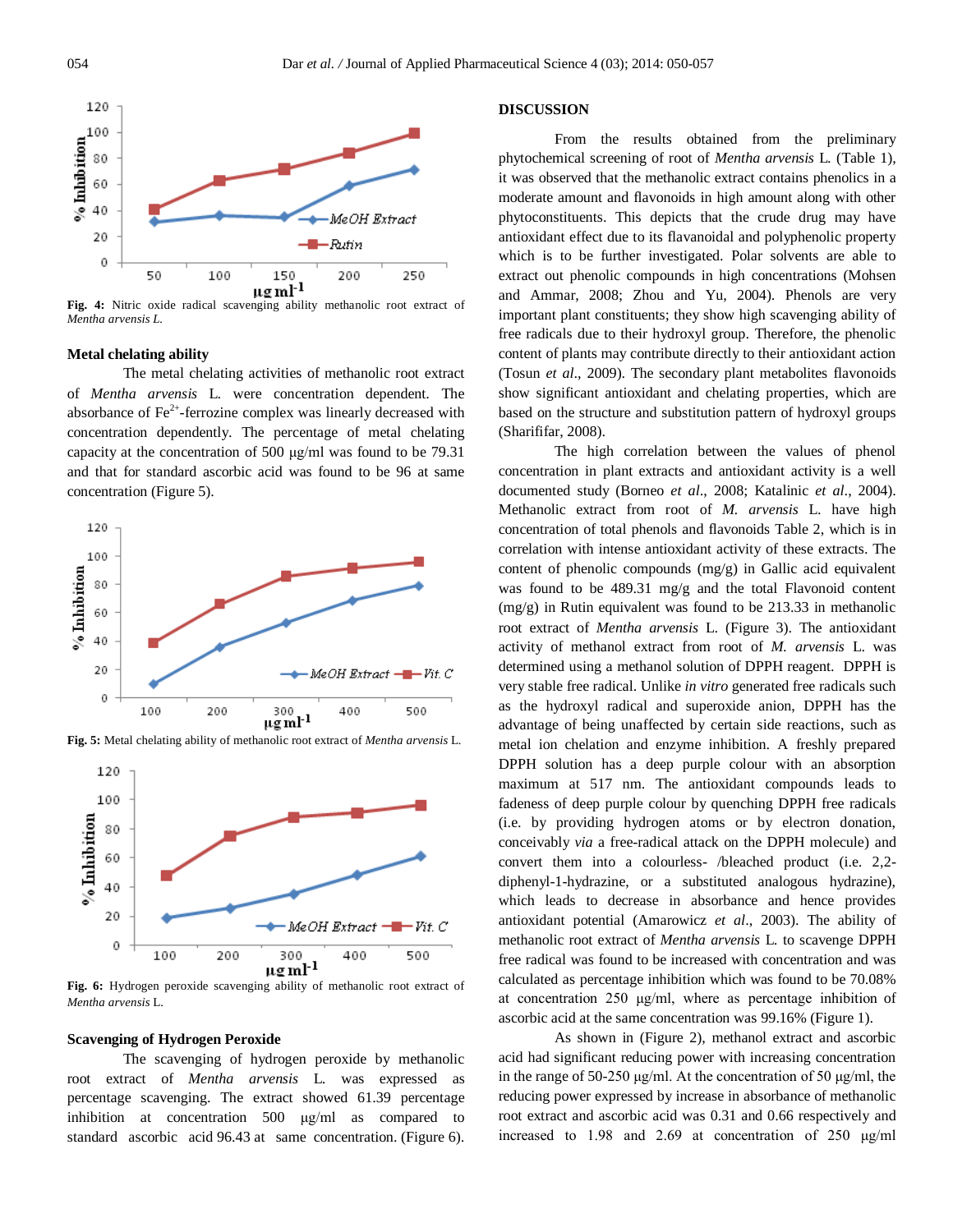respectively. The reducing power reflects the electron donating capacity of methanol extract, is associated with antioxidant activity. Antioxidant can be reductants and inactive of oxidants. The reducing capacity of plant extracts can be measured by the direct reduction of Fe $[(CN)_6]_3$  to Fe $[(CN)_6]_2$ . Addition of free Fe<sup>3+</sup> to the reduced product leads to the formation of intense Perl's Prussian blue complex,  $Fe_4[Fe (CN<sub>0</sub>)<sub>6</sub>]$ , which shows a strong absorbance at 700 nm. The reductones have the ability to show reducing action. They show antioxidant potential by breaking them free radical chain by donating a hydrogen atom (Pin-Der, 1998). In this regarded, increase in  $Fe^{3+}$  to  $Fe^{2+}$  conversion in presence of extract implies that sample is electron donor and thus can cause reduction of the oxidized intermediates of lipid peroxidation process. In this assay, depending on the reducing power of antioxidant samples the yellow colour of the test solution changes to various shades of green and blue (Karimi *et al*., 2010).The reducing capacity of a compound may serve as a significant indicator of its potential antioxidant activity.

Nitric oxide radical inhibition assay proved that methanolic root extract of *Menthe arvensis* L. is a potent scavenger of nitric oxide. In this assay sodium nitroprusside generates nitric oxide which form nitrite when reacts with oxygen. The methanolic root extract of *Mentha arvensis* L*.* inhibits nitrite formation by competing with oxygen to react with nitric oxide directly and also to inhibit its synthesis. Scavengers of nitric oxide compete with oxygen leading to reduced production of nitric oxide (Marcocci *et al*., 1994). The ability of methanolic root extract of *Mentha arvensis* L. to scavenge Nitric oxide radical was determined by percentage inhibition which was concentration dependent and was found to be 71.28% at concentration 250 μg/ml, where as percentage inhibition of standard rutin at the same concentration were 98.74% (Figure 4). Ferrozine can quantitatively form complexes with  $Fe^{2+}$  but in the presence extracts able of ion chelation, the complex formation is disrupted resulting in a reduction in the red colour of the complex. The measurement of the rate of reduction of the colour, therefore allows estimation of the chelating activity of the coexisting chelator. The absorbance of  $\text{Fe}^{2+}$  - Ferrozine complex was linearly decreased in concentration dependent manner. The data obtained from results shows that the methanol extracts of root of *Mentha arvensis* L*.* demonstrate an effective capacity for iron binding, suggesting that its action as peroxidation protector may be related to its iron binding capacity. In this assay the methanolic root extract of *Mentha arvensis* L. and standard compound interfered with the formation of ferrous complex with the reagent ferrozine, suggesting that it has chelating activity and possess the capacity to captures the ferrous ion before ferrozine. The ion chelating activity of the methanolic root extract of *Mentha arvensis* L. may be attributed may be due to the presence of endogenous chelating agents, mainly phenolics (Orech *et al*., 2005; Senevirathne *et al*., 2006). The metal chelating activities of methanolic root extract of *Mentha arvensis* L*.* were concentration dependent. The percentage of metal chelating capacity at the concentration of 100 μg/ml was

found to be 9.93% for extract and that for standard ascorbic acid, it 39.0% and at 500 μg/ml 79.31 and 96.0% respectively (Figure 5).

The hydrogen peroxide scavenging ability of methanolic root extract of *M. arvensis* L. extract and ascorbic acid is shown in (Figure 6). Hydrogen peroxide scavenging activity of methanol extract at 500 μg/ml was found to be 61.39 % and for ascorbic acid at the same concentration was 96.43 %. The methanol extract was capable of scavenging  $H_2O_2$  in a concentration dependant manner. Hydrogen peroxide is a weak oxidizing agent that inhibits the oxidation of essential thiol (-SH) groups directly by few enzymes. Many of its toxic effects are because  $H_2O_2$  has the ability to rapidly cross the cell membrane and once inside the cell, it can probably react with  $Fe^{2+}$  and possibly  $Cu^{2+}$  ions to form hydroxyl radicals (Miller *et al*., 1993). From the results, methanol extract was capable of scavenging  $H_2O_2$  in a concentration dependant manner. These results suggest that methanol extract can be a better antioxidant for removing  $H_2O_2$  and thus protecting living or food systems.

#### **CONCLUSION**

Based on the various results, it can be concluded that the methanolic root extract of *Mentha arvensis* L*.* posses string antioxidant activity, evidenced by the free radical scavenging property, iron chelating, reducing power property, Nitrous oxide scavenging and  $H_2O_2$  scavenging, which may be due to the presence of phenolic and flavonid components in the extract. Overall, the methanolic root extract of *Mentha arvensis* L. is a source of natural antioxidant that can be important in disease prevention, health preservation and promotion of longevity promoter.

#### **ACKNOWLEDGMENTS**

Authors are grateful to Prof. M.Y Shah former Head of the Department, Department of Pharmaceutical Sciences, University of Kashmir for his full support and also to Prof. A.R Naqshi, former Head of Department, Department of Botany, University of Kashmir, who supported in collection and identification of the plant used in this research.

### **REFRENCES**

Akhtar HM, Anzar AK, Dar GH, Khan ZS. Ethnomedicinal uses of some plants in the Kashmir Himalaya. Indian Journal of Traditional Knowledge 2011; 10(2): 362-366.

Amarowicz R, Pegg BR, Rahimi-Moghaddam P, Bar B, Weil JA. Free-radical scavenging capacity and antioxidant activity of selected plant species from the Canadian prairies. Food Chem 2003; 84: 551-562.

Apel K, Hirt H. Reactive oxygen species: Metabolism, Oxidative Stress, and Signal Transduction. Annu. Rev. Plant Biol 2004; 55: 373–99.

Borneo R, Leon EA, Aguirre A, Ribotta P, Cantero JJ. Antioxidant capacity of medicinal plants from the Province of Cordoba (Argentina) and there in vitro testing in model food system. Food Chem 2008; 112: 664-670.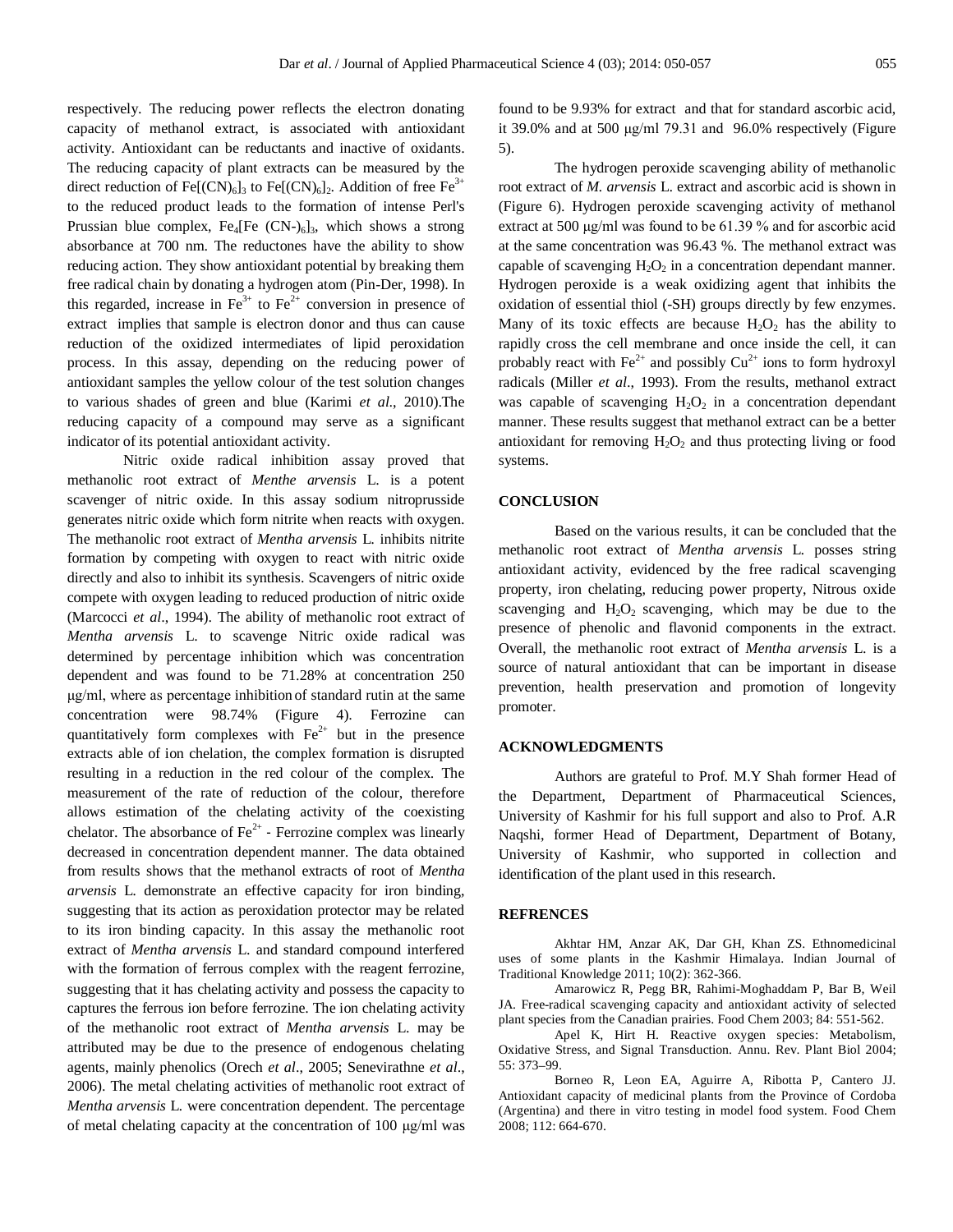Braca A, Tommasi ND, Bari LD, Pizza C, Politi M, Morelli I. Antioxidant principles from Bauhinia terapotensis. J Nat Prod 2001; 64: 892-895.

Brown JE, Rice-Evans CA. Luteolin-Rich Artichoke Extract Protects Low Density Lipoprotein from Oxidation in vitro. Free Radical Research 1998; 29: 247-255.

Chopra RN, Chopra IC. 1994. Indigenous drugs of India, Calcultta, India:Academic Publishers.

Coutinho HD, Costa JG, Lima EO, Falcao-Silva VS, Siqueira-Júnior JP. Potentiating effect of Mentha arvensis L.and chlorpromazine in the resistance to aminoglycosides of methicillin-resistant Staphylococcus aureus. In Vivo. 2009 Mar-Apr; 23(2):287-9.

Dinis TC, Maderia VM, Almeida LM. Action of phenolic derivatives (acetomenophen,salicylate and 5- amino salicylate) as inhibitors of membrane lipid peroxidation and as peroxyl radical scavengers. Arch Biochem Biophys 1994; 315(1): 161- 169.

Edeoga HO, Okwu DE, Mbaebie BO. Phytochemical constituents of some Nigerian medicinal Plant. African J. Biotechnology 2005; 4(7): 685- 688.

Evans WC. 2002. Trease and Evan's Pharmacognosy. 5th ed., Harcourt Brace and Company.

Freeman BA, Crapo JD. Laboratory Investigation. Journal of Technical Methods and Pathology 1982; 47(5): 412-426.

Ganesh CJ, Manjeshwar SB. Influence of the leaf extract of Mentha arvensis L.Linn. (mint) on the survival of Mice exposed to different doses of Gamma Radiation. Strhlenther Onkol 2002; 178; 91-8.

Garratt DC. The Quantitative analysis of Drugs. Chapman and Hall Ltd: Japan; 1964 .p. 456-458.

Gil MI, Ferreres F, Tomas-Barberan FA. Effect of Postharvest Storage and Processing on the Antioxidant Constituents (Flavonoids and Vitamin C) of Fresh-Cut Spinach. Journal of Agricultural and Food Chemistry 1999; 47: 2213–2217.

Halliwell B, Aeschbach R, Loliger J, Aruoma OI. The characterization of antioxidants. Food Chemistry and Toxicology 1995; 33: 601-617.

Halliwell B. Establishing the significance and optimal intake of dietary antioxidants: The biomarker concept. Nutr. Rev 1999; 57(4): 104- 113.

Halliwell B. Oxidative stress, nutrition and health. Experimental strategies for optimization of nutritional antioxidant intake in humans. Free Radical Research 1996; 25: 1-32.

Iyengar MA. 1995. Study of Crude Drugs. 8th ed., Manipal Power Press Manipal: India.

Jayaprakash GK, Rao LJ. Phenolic constituents from lichen Parmontrema stuppeum. Food Control 2000; 56: 1018-1022.

Kahkonen MP, Hopia AI, Vuorela HJ, Rauha JP, Pihlaja K, Kujala TS, et al. Antioxidant Activity of Plant Extracts Containing Phenolic Compounds. Journal of Agricultural and Food Chemistry 1999; 47: 3954-3962.

Kanjanapothi D, Smitasiri Y, Pathong A, Taesotikul T, Rathanapanone V. Postcoital antifertility effect of Mentha arvensis. Contraception. 1981, 24;559-567.

Karimi E, Oskoueian E, Hendra R, Jaafar HZ. Evaluation of Crocus sativus L. stigma phenolic and flavonoid compounds and its antioxidant activity. Molecules 2010; 15: 6244-6256.

Katalinic V, Milos M, Kulisic T, Jukic M. Screening of 70 medicinal plant extracts for antioxidant capacity and total phenols. Food Chem 2004; 94: 550-557.

Khandelwal KR. 2003. A textbook of practical Pharmacognosy. 16<sup>th</sup> ed. Nirali Prakashan: Pune, India.

Khare CP. 2004. Encyclopedia of Indian Medicinal plants, Springerverlag Berlin: Heidol.

Kiritikar KR, Basu BD. 1998. Indian medicinal Plants. Allahabad, India: Lalit Mohan Basu.

Kowti R, Vishwanath S, Shivakumar SI, Vedamurthy J, Abdul NK. Hepatoprotective and Antioxidant Activity of Ethanol Extract of Mentha arvensis L.Leaves against Carbon Tetrachloride Induced Hepatic Damage in Rats. International Journal of PharmTech Research 2013; 5(2): 426-430.

Krishnaveni S, Theymoli B, Sadasivam S. Phenol Sulpuric acid method. Food Chem 1984; 15: 229.

Liao KL, Yin MC. Individual and combined antioxidant effects of seven phenolic agents in humanerythrocyte membrane ghosts and phosphatidyl choline liposome systems: Importance of the partition coefficient. Journal of agricultural and food chemistry 2000; 48: 2266- 2270.

Marcocci L, Packer L, Droy-Lefai MT, Sekaki A, Gardes-Albert M. Antioxidant action of Ginkgo biloba extracts EGb 761. Methods Enzymol 1994; 234: 462- 475.

Marta C, Teixeira D, Glyn Mara F, et al. Anti-candida activity of Brazilian medicinal plants. J Ethanopharmacol 2005, 97; 305- 311.

Milan SS. Total phenolic content and antioxidant activity of Marribium peregrinum L extract. Kragujevac J. Sci 2011; 63- 72.

Miller MJ, Sadowska-Krowicka H, Chotinaruemol S, Kakkis JL, Clark DA. Amelioration of chronic ileitis by nitric oxide synthase inhibition. J. Pharmacol. Exp Ther 1993; 264:11-16.

Mohsen MS, Ammar SMA. Total phenolic contents and antioxidant activity of corn tassel extracts. Food Chem 2008; 112: 595- 598.

Nabavi SM, Ebrahimzadeh MA, Nabavi SF, Fazelian M, Eslami B. In vitro antioxidant and free radical scavenging activity of Diospyros lotus and Pyrus boissieriana growing in Iran. Pharmacognosy Magazine 2009a; 4(18): 123-127.

Nabavi SM, Ebrahimzadeh MA, Nabavi SF, Hamidinia A, Bekhradnia AR. Determination of antioxidant activity, phenol and flavonoids content of Parrotia persica Mey. Pharmacologyonline 2008a; 2: 560-567.

Nabavi SM, Ebrahimzadeh MA, Nabavi SF, Jafari M. Free radical scavenging activity and antioxidant capacity of Eryngium caucasicum Trautv and Froripia subpinnata. Pharmacologyonline 2008b; 3: 19- 25.

Oguyemi AO, Sofowora A. Proceedings of a Conference on African Medicinal Plants, Ife-Ife. Univ Ife 1979; 20-22.

Orech FO, Akenga T, Ochora J, Friis H, Aagaard‐Hansen J. Potential Toxicity of some traditional leafy vegetables consumed in Nyang`oma division, Western Kenya. Afri J Food Nutri Sci 2005; 5(1): 1‐13.

Oyaizu M. Studies on product of browning reaction prepared from glucose amine. Jap. J. Nutr 1986; 44: 307- 315.

Pin-Der X. Antioxidant activity of burdock (Arctium lappa Linne): it's scavenging effect on free radical and active oxygen. J. Amer. Oil Chem. Soc 1998; 75: 455- 461.

Prasanth T, Bimlesh K, Mandeep K, Gurpreet K, Harleen K. Phyochemical screening and Extraction: A Review. International Pharmaceutica Sciencia 2011; 1(1): 98-106.

Quettier DC, Gressier B, Vasseur J, Dine T, Brunet C, Luyckx MC, Cayin JC, Bailleul F, Trotin F. Phenolic compounds and antioxidant activities of buckwheat (Fagopyrum esculentum Moench) hulls and flour. J. Ethnopharmacol 2000;72: 35-42.

Senevirathne M, Kim S, Siriwardhana N, Ha J, Lee K, Jeon Y. Antioxidant potential of Ecklonia cava on reactive oxygen species scavenging, metal chelating, reducing power and lipid peroxidation inhibition. Food Sci Tech Int 2006; 12(1): 27‐38.

Sharififar F, Nudeh-Dehghn G, Mirtajaldini M. Major flavonoids with antioxidant activity from Teucrium polium L. Food Chem 2008; 112: 885-888.

Siddiqui AA, Ali M. 1997. Practical Pharmaceutical chemistry. Ist ed., CBS Publishers and Distributors: New Delhi. India.

Sies H. Strategies of antioxidant defense. European Journal of Biochemistry 1993; 215: 213–219.

Singleton V, Rossi J. Colorimetry of total phenolics with phosphomolibdic-phosphotungstic acid reagents. Am J Enol Vitic 1965; 16:144–158.